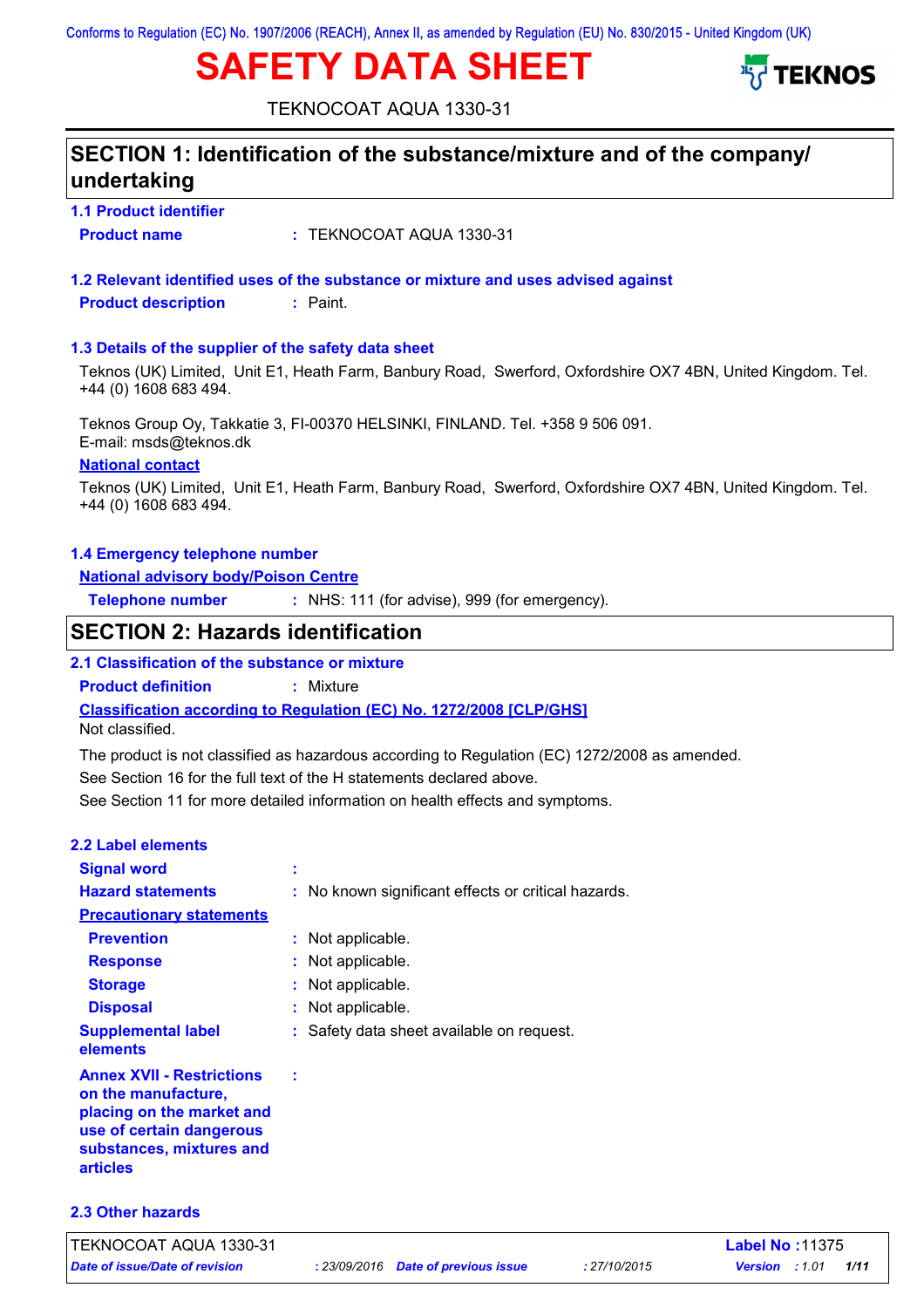### **SECTION 2: Hazards identification**

**Other hazards which do : not result in classification** : None known.

### **SECTION 3: Composition/information on ingredients**

| <b>3.2 Mixtures</b>            | Mixture                                                                            |               |                                                                                                             |             |
|--------------------------------|------------------------------------------------------------------------------------|---------------|-------------------------------------------------------------------------------------------------------------|-------------|
| <b>Product/ingredient name</b> | <b>Identifiers</b>                                                                 | $\frac{9}{6}$ | <b>Classification</b><br><b>Regulation (EC) No.</b><br>1272/2008 [CLP]                                      | <b>Type</b> |
| 2-Butoxyethanol                | REACH #: 01-2119475108-36<br>EC: 203-905-0<br>CAS: 111-76-2<br>Index: 603-014-00-0 | $≥1 - 53$     | Acute Tox. 4, H302<br>Acute Tox. 4, H312<br>Acute Tox. 4, H332<br>Skin Irrit. 2, H315<br>Eye Irrit. 2, H319 | [1] [2]     |
| 2-(2-butoxyethoxy) ethanol     | REACH #: 01-2119475104-44<br>EC: 203-961-6<br>CAS: 112-34-5<br>Index: 603-096-00-8 | $≥1 - 53$     | Eye Irrit. 2, H319                                                                                          | [1] [2]     |
|                                |                                                                                    |               | See Section 16 for the<br>full text of the H<br>statements declared<br>above.                               |             |

There are no additional ingredients present which, within the current knowledge of the supplier and in the concentrations applicable, are classified as hazardous to health or the environment, are PBTs, vPvBs or Substances of equivalent concern, or have been assigned a workplace exposure limit and hence require reporting in this section.

**Type** 

[1] Substance classified with a health or environmental hazard

[2] Substance with a workplace exposure limit

[3] Substance meets the criteria for PBT according to Regulation (EC) No. 1907/2006, Annex XIII

[4] Substance meets the criteria for vPvB according to Regulation (EC) No. 1907/2006, Annex XIII

[5] Substance of equivalent concern

Occupational exposure limits, if available, are listed in Section 8.

### **SECTION 4: First aid measures**

| <b>4.1 Description of first aid measures</b> |                                                                                                                                                                                                                                                                                                                                                           |  |
|----------------------------------------------|-----------------------------------------------------------------------------------------------------------------------------------------------------------------------------------------------------------------------------------------------------------------------------------------------------------------------------------------------------------|--|
| <b>Eye contact</b>                           | : Immediately flush eyes with plenty of water, occasionally lifting the upper and lower<br>eyelids. Check for and remove any contact lenses. Get medical attention if irritation<br>occurs.                                                                                                                                                               |  |
| <b>Inhalation</b>                            | : Remove victim to fresh air and keep at rest in a position comfortable for breathing.<br>Get medical attention if symptoms occur.                                                                                                                                                                                                                        |  |
| <b>Skin contact</b>                          | : Flush contaminated skin with plenty of water. Remove contaminated clothing and<br>shoes. Get medical attention if symptoms occur.                                                                                                                                                                                                                       |  |
| <b>Ingestion</b>                             | : Wash out mouth with water. Remove victim to fresh air and keep at rest in a<br>position comfortable for breathing. If material has been swallowed and the exposed<br>person is conscious, give small quantities of water to drink. Do not induce vomiting<br>unless directed to do so by medical personnel. Get medical attention if symptoms<br>occur. |  |
| <b>Protection of first-aiders</b>            | : No action shall be taken involving any personal risk or without suitable training.                                                                                                                                                                                                                                                                      |  |
|                                              | 4.2 Most important symptoms and effects, both acute and delayed                                                                                                                                                                                                                                                                                           |  |
| <b>Potential acute health effects</b>        |                                                                                                                                                                                                                                                                                                                                                           |  |
| <b>Eye contact</b>                           | : No known significant effects or critical hazards.                                                                                                                                                                                                                                                                                                       |  |
| <b>Inhalation</b>                            | : No known significant effects or critical hazards.                                                                                                                                                                                                                                                                                                       |  |
| <b>Skin contact</b>                          | : No known significant effects or critical hazards.                                                                                                                                                                                                                                                                                                       |  |
|                                              |                                                                                                                                                                                                                                                                                                                                                           |  |

**Ingestion :** No known significant effects or critical hazards.

**Over-exposure signs/symptoms**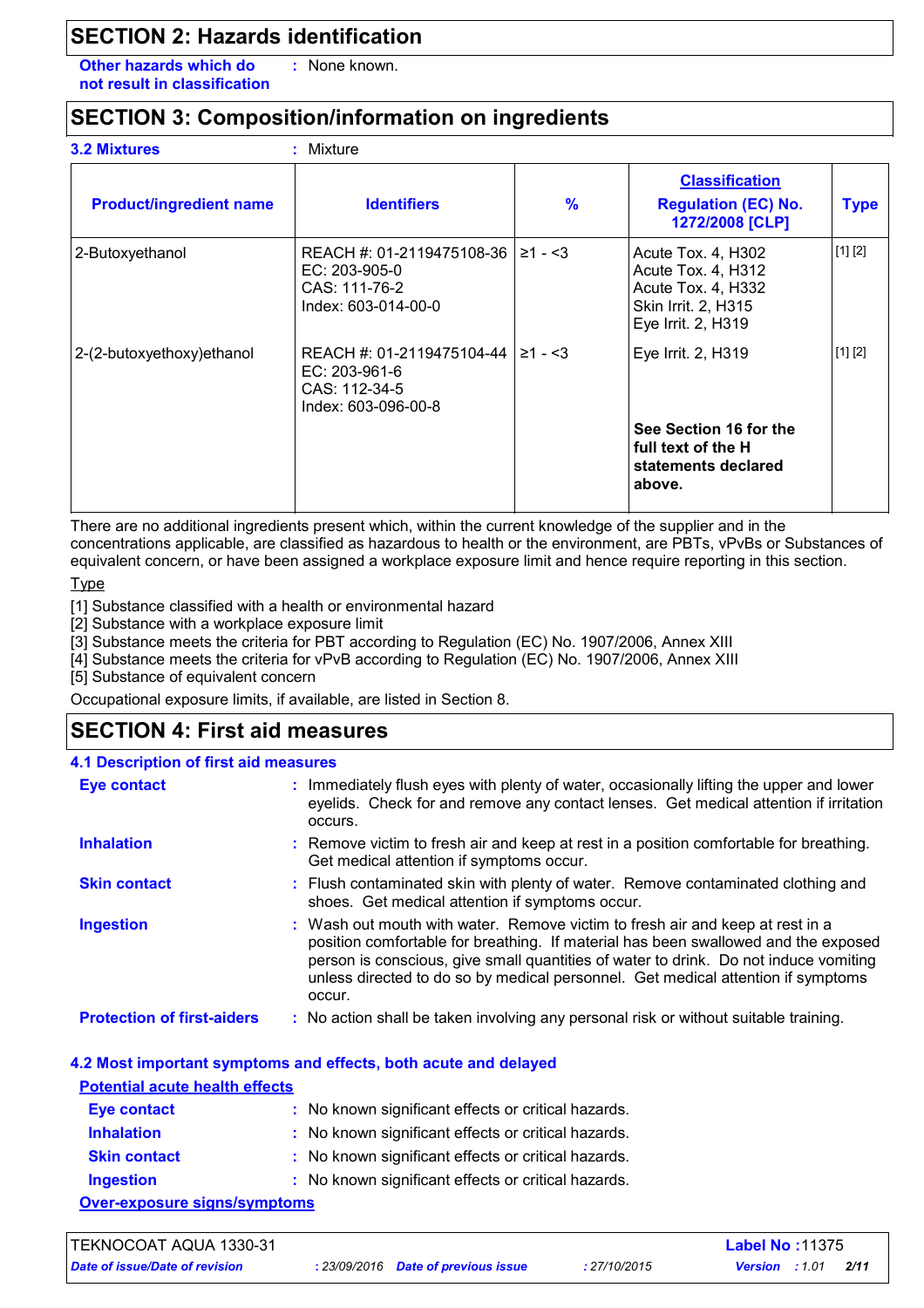| <b>SECTION 4: First aid measures</b>                     |                                                                                                                                                                                                                                                                                                                                                |
|----------------------------------------------------------|------------------------------------------------------------------------------------------------------------------------------------------------------------------------------------------------------------------------------------------------------------------------------------------------------------------------------------------------|
| <b>Eye contact</b>                                       | : No specific data.                                                                                                                                                                                                                                                                                                                            |
| <b>Inhalation</b>                                        | No specific data.                                                                                                                                                                                                                                                                                                                              |
| <b>Skin contact</b>                                      | No specific data.                                                                                                                                                                                                                                                                                                                              |
| <b>Ingestion</b>                                         | : No specific data.                                                                                                                                                                                                                                                                                                                            |
|                                                          | 4.3 Indication of any immediate medical attention and special treatment needed                                                                                                                                                                                                                                                                 |
| <b>Notes to physician</b>                                | : Treat symptomatically. Contact poison treatment specialist immediately if large<br>quantities have been ingested or inhaled.                                                                                                                                                                                                                 |
| <b>Specific treatments</b>                               | : No specific treatment.                                                                                                                                                                                                                                                                                                                       |
| <b>SECTION 5: Firefighting measures</b>                  |                                                                                                                                                                                                                                                                                                                                                |
| 5.1 Extinguishing media                                  |                                                                                                                                                                                                                                                                                                                                                |
| <b>Suitable extinguishing</b><br>media                   | : Use an extinguishing agent suitable for the surrounding fire.                                                                                                                                                                                                                                                                                |
| <b>Unsuitable extinguishing</b><br>media                 | : None known.                                                                                                                                                                                                                                                                                                                                  |
|                                                          | 5.2 Special hazards arising from the substance or mixture                                                                                                                                                                                                                                                                                      |
| <b>Hazards from the</b><br>substance or mixture          | : In a fire or if heated, a pressure increase will occur and the container may burst.                                                                                                                                                                                                                                                          |
| <b>Hazardous combustion</b><br>products                  | : In a fire, decomposition may produce toxic gases/fumes.                                                                                                                                                                                                                                                                                      |
| <b>5.3 Advice for firefighters</b>                       |                                                                                                                                                                                                                                                                                                                                                |
| <b>Special protective actions</b><br>for fire-fighters   | : Promptly isolate the scene by removing all persons from the vicinity of the incident if<br>there is a fire. No action shall be taken involving any personal risk or without<br>suitable training.                                                                                                                                            |
| <b>Special protective</b><br>equipment for fire-fighters | : Fire-fighters should wear appropriate protective equipment and self-contained<br>breathing apparatus (SCBA) with a full face-piece operated in positive pressure<br>mode. Clothing for fire-fighters (including helmets, protective boots and gloves)<br>conforming to European standard EN 469 will provide a basic level of protection for |

### **SECTION 6: Accidental release measures**

chemical incidents.

|                                                          | 6.1 Personal precautions, protective equipment and emergency procedures                                                                                                                                                                                                            |
|----------------------------------------------------------|------------------------------------------------------------------------------------------------------------------------------------------------------------------------------------------------------------------------------------------------------------------------------------|
| For non-emergency<br>personnel                           | : No action shall be taken involving any personal risk or without suitable training.<br>Evacuate surrounding areas. Keep unnecessary and unprotected personnel from<br>entering. Do not touch or walk through spilt material. Put on appropriate personal<br>protective equipment. |
|                                                          | For emergency responders : If specialised clothing is required to deal with the spillage, take note of any<br>information in Section 8 on suitable and unsuitable materials. See also the<br>information in "For non-emergency personnel".                                         |
| <b>6.2 Environmental</b><br>precautions                  | : Avoid dispersal of spilt material and runoff and contact with soil, waterways, drains<br>and sewers. Inform the relevant authorities if the product has caused environmental<br>pollution (sewers, waterways, soil or air).                                                      |
| 6.3 Methods and material for containment and cleaning up |                                                                                                                                                                                                                                                                                    |

#### : Stop leak if without risk. Move containers from spill area. Dilute with water and mop up if water-soluble. Alternatively, or if water-insoluble, absorb with an inert dry material and place in an appropriate waste disposal container. Dispose of via a licensed waste disposal contractor. **Small spill :**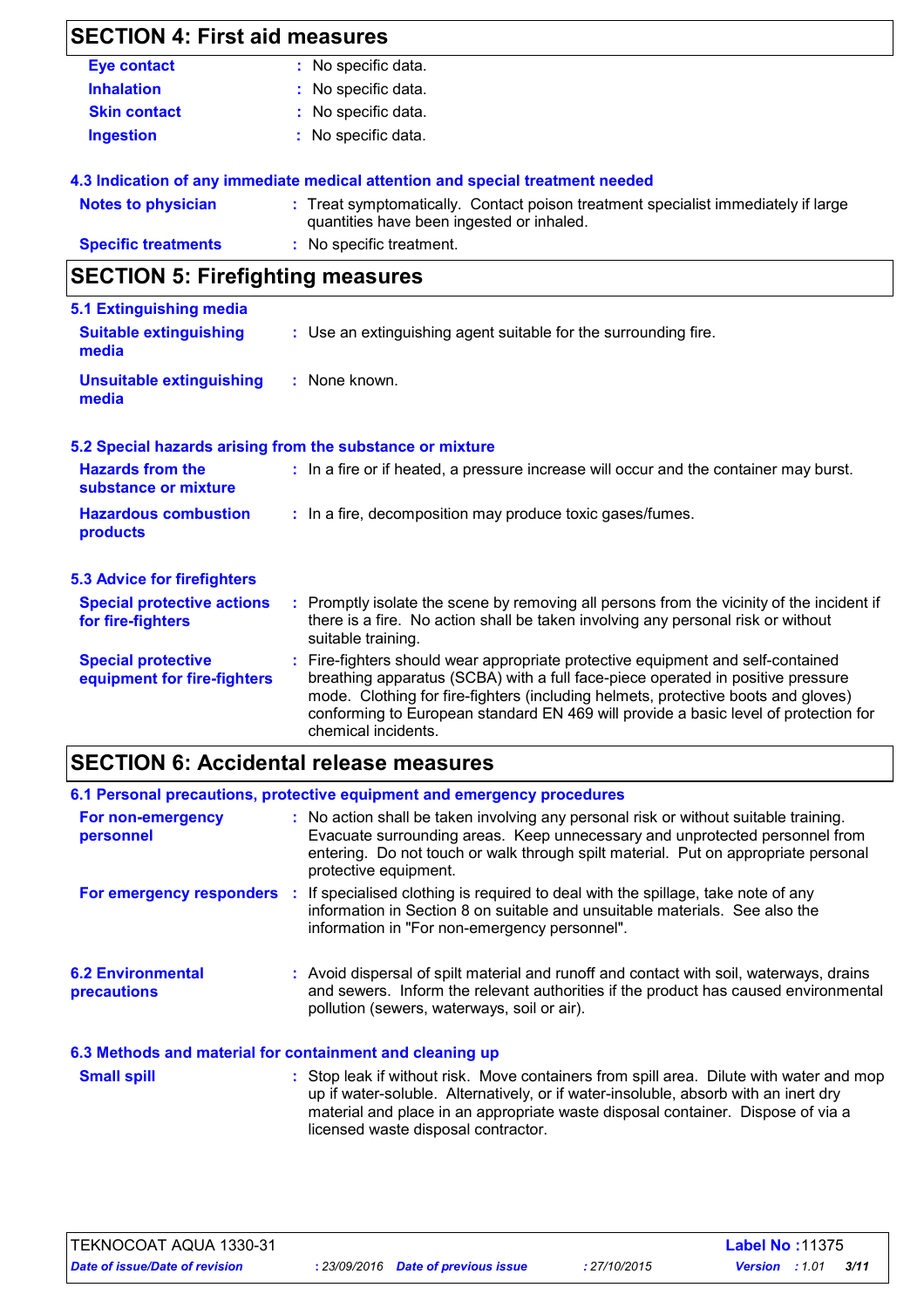### **SECTION 6: Accidental release measures**

|                                           | OLO HON 0. ACCIUGHIAI IGIGASG IIIGASUIGS                                                                                                                                                                                                                                                                                                                                                                                                                                       |
|-------------------------------------------|--------------------------------------------------------------------------------------------------------------------------------------------------------------------------------------------------------------------------------------------------------------------------------------------------------------------------------------------------------------------------------------------------------------------------------------------------------------------------------|
| Large spill                               | : Stop leak if without risk. Move containers from spill area. Prevent entry into sewers,<br>water courses, basements or confined areas. Wash spillages into an effluent<br>treatment plant or proceed as follows. Contain and collect spillage with non-<br>combustible, absorbent material e.g. sand, earth, vermiculite or diatomaceous earth<br>and place in container for disposal according to local regulations. Dispose of via a<br>licensed waste disposal contractor. |
| 6.4 Reference to other<br><b>sections</b> | : See Section 1 for emergency contact information.<br>See Section 8 for information on appropriate personal protective equipment.<br>See Section 13 for additional waste treatment information.                                                                                                                                                                                                                                                                                |

### **SECTION 7: Handling and storage**

The information in this section contains generic advice and guidance. The list of Identified Uses in Section 1 should be consulted for any available use-specific information provided in the Exposure Scenario(s).

#### **7.1 Precautions for safe handling**

| <b>Protective measures</b>                       | : Put on appropriate personal protective equipment (see Section 8).                                                                                                                                                                                                                                                                                           |
|--------------------------------------------------|---------------------------------------------------------------------------------------------------------------------------------------------------------------------------------------------------------------------------------------------------------------------------------------------------------------------------------------------------------------|
| <b>Advice on general</b><br>occupational hygiene | : Eating, drinking and smoking should be prohibited in areas where this material is<br>handled, stored and processed. Workers should wash hands and face before<br>eating, drinking and smoking. Remove contaminated clothing and protective<br>equipment before entering eating areas. See also Section 8 for additional<br>information on hygiene measures. |

#### **7.2 Conditions for safe storage, including any incompatibilities**

Store in accordance with local regulations. Store in original container protected from direct sunlight in a dry, cool and well-ventilated area, away from incompatible materials (see Section 10) and food and drink. Keep container tightly closed and sealed until ready for use. Containers that have been opened must be carefully resealed and kept upright to prevent leakage. Do not store in unlabelled containers. Use appropriate containment to avoid environmental contamination.

| 7.3 Specific end use(s)           |                    |
|-----------------------------------|--------------------|
| <b>Recommendations</b>            | $:$ Not available. |
| <b>Industrial sector specific</b> | : Not available.   |
| <b>solutions</b>                  |                    |

### **SECTION 8: Exposure controls/personal protection**

The information in this section contains generic advice and guidance. Information is provided based on typical anticipated uses of the product. Additional measures might be required for bulk handling or other uses that could significantly increase worker exposure or environmental releases.

#### **8.1 Control parameters**

| <b>Occupational exposure limits</b>         |                                                                                                                                                                                                                                                                                                                                                                                                                                                                                                                                                                                                                                                                                                                                                                                                                                                             |
|---------------------------------------------|-------------------------------------------------------------------------------------------------------------------------------------------------------------------------------------------------------------------------------------------------------------------------------------------------------------------------------------------------------------------------------------------------------------------------------------------------------------------------------------------------------------------------------------------------------------------------------------------------------------------------------------------------------------------------------------------------------------------------------------------------------------------------------------------------------------------------------------------------------------|
| 2-Butoxyethanol                             | EH40/2005 WELs (United Kingdom (UK), 12/2011). Absorbed                                                                                                                                                                                                                                                                                                                                                                                                                                                                                                                                                                                                                                                                                                                                                                                                     |
|                                             | through skin.                                                                                                                                                                                                                                                                                                                                                                                                                                                                                                                                                                                                                                                                                                                                                                                                                                               |
|                                             | STEL: 50 ppm 15 minutes.                                                                                                                                                                                                                                                                                                                                                                                                                                                                                                                                                                                                                                                                                                                                                                                                                                    |
|                                             | TWA: 25 ppm 8 hours.                                                                                                                                                                                                                                                                                                                                                                                                                                                                                                                                                                                                                                                                                                                                                                                                                                        |
| 2-(2-butoxyethoxy) ethanol                  | EH40/2005 WELs (United Kingdom (UK), 12/2011).                                                                                                                                                                                                                                                                                                                                                                                                                                                                                                                                                                                                                                                                                                                                                                                                              |
|                                             | TWA: 10 ppm 8 hours.                                                                                                                                                                                                                                                                                                                                                                                                                                                                                                                                                                                                                                                                                                                                                                                                                                        |
|                                             | STEL: 15 ppm 15 minutes.                                                                                                                                                                                                                                                                                                                                                                                                                                                                                                                                                                                                                                                                                                                                                                                                                                    |
|                                             | TWA: $67.5$ mg/m <sup>3</sup> 8 hours.                                                                                                                                                                                                                                                                                                                                                                                                                                                                                                                                                                                                                                                                                                                                                                                                                      |
|                                             | STEL: 101.2 mg/m <sup>3</sup> 15 minutes.                                                                                                                                                                                                                                                                                                                                                                                                                                                                                                                                                                                                                                                                                                                                                                                                                   |
| <b>Recommended monitoring</b><br>procedures | If this product contains ingredients with exposure limits, personal, workplace<br>÷.<br>atmosphere or biological monitoring may be required to determine the effectiveness<br>of the ventilation or other control measures and/or the necessity to use respiratory<br>protective equipment. Reference should be made to monitoring standards, such as<br>the following: European Standard EN 689 (Workplace atmospheres - Guidance for<br>the assessment of exposure by inhalation to chemical agents for comparison with<br>limit values and measurement strategy) European Standard EN 14042 (Workplace<br>atmospheres - Guide for the application and use of procedures for the assessment<br>of exposure to chemical and biological agents) European Standard EN 482<br>(Workplace atmospheres - General requirements for the performance of procedures |

| TEKNOCOAT AQUA 1330-31         |                                     |              | <b>Label No: 11375</b>        |  |
|--------------------------------|-------------------------------------|--------------|-------------------------------|--|
| Date of issue/Date of revision | : 23/09/2016 Date of previous issue | : 27/10/2015 | 4/11<br><b>Version</b> : 1.01 |  |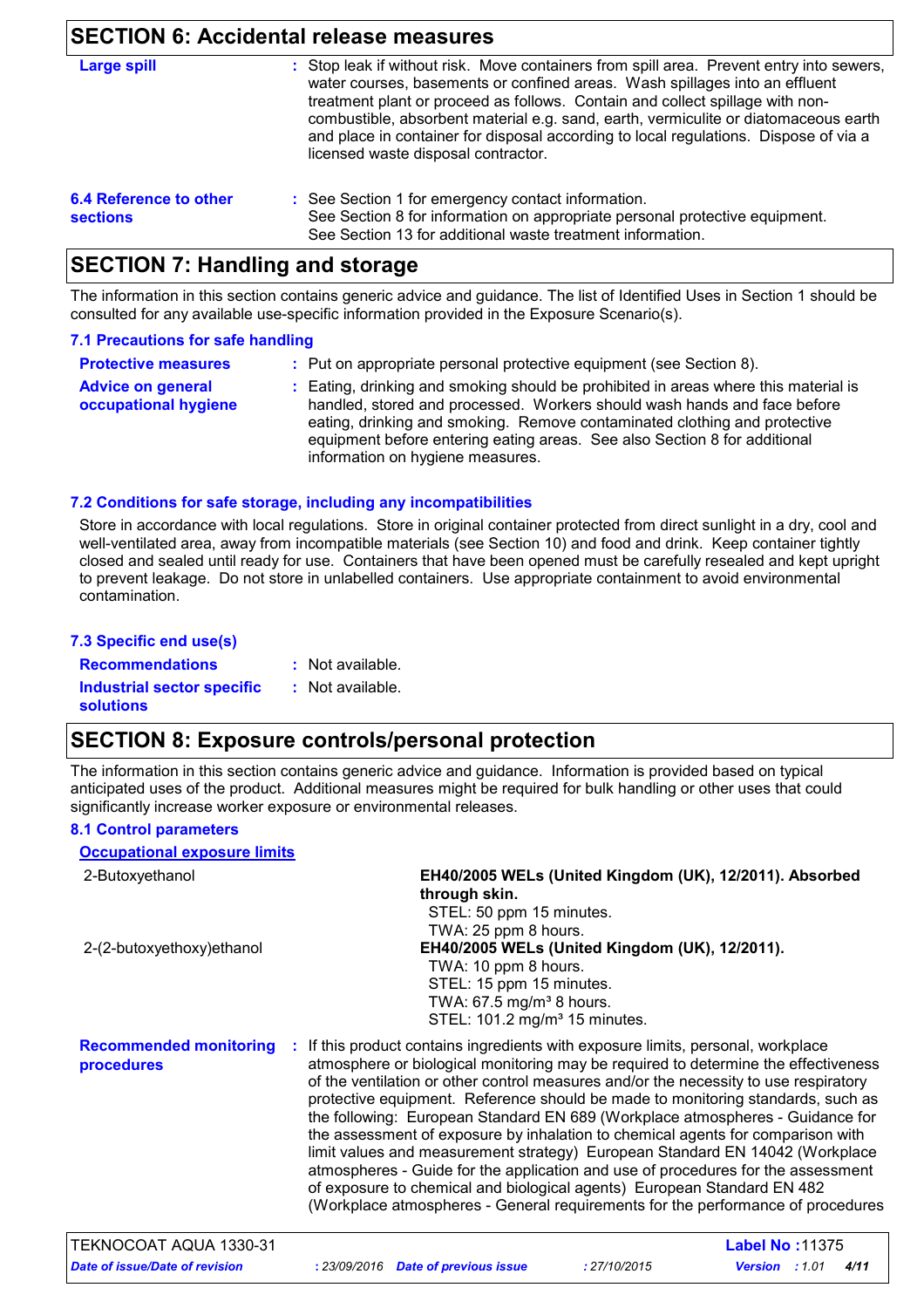### **SECTION 8: Exposure controls/personal protection**

for the measurement of chemical agents) Reference to national guidance documents for methods for the determination of hazardous substances will also be required.

#### **DNELs/DMELs**

No DNELs/DMELs available.

#### **PNECs**

No PNECs available

| <b>8.2 Exposure controls</b>                      |                                                                                                                                                                                                                                                                                                                                                                                                   |
|---------------------------------------------------|---------------------------------------------------------------------------------------------------------------------------------------------------------------------------------------------------------------------------------------------------------------------------------------------------------------------------------------------------------------------------------------------------|
| <b>Appropriate engineering</b><br><b>controls</b> | : Good general ventilation should be sufficient to control worker exposure to airborne<br>contaminants.                                                                                                                                                                                                                                                                                           |
| <b>Individual protection measures</b>             |                                                                                                                                                                                                                                                                                                                                                                                                   |
| <b>Hygiene measures</b>                           | : Wash hands, forearms and face thoroughly after handling chemical products,<br>before eating, smoking and using the lavatory and at the end of the working period.<br>Appropriate techniques should be used to remove potentially contaminated clothing.<br>Wash contaminated clothing before reusing. Ensure that eyewash stations and<br>safety showers are close to the workstation location. |
| <b>Eye/face protection</b>                        | Safety eyewear complying with an approved standard should be used when a risk<br>assessment indicates this is necessary to avoid exposure to liquid splashes, mists,<br>gases or dusts. If contact is possible, the following protection should be worn,<br>unless the assessment indicates a higher degree of protection: safety glasses with<br>side-shields.                                   |
| <b>Skin protection</b>                            |                                                                                                                                                                                                                                                                                                                                                                                                   |
| <b>Hand protection</b>                            | : Chemical-resistant, impervious gloves complying with an approved standard should<br>be worn at all times when handling chemical products if a risk assessment indicates<br>this is necessary.                                                                                                                                                                                                   |
|                                                   | Recommendations : Wear suitable gloves tested to EN374.<br>> 8 hours (breakthrough time):<br>Nitrile gloves. thickness $> 0.3$ mm<br>Not recommended<br>polyvinyl alcohol (PVA) gloves                                                                                                                                                                                                            |
| <b>Body protection</b>                            | : Personal protective equipment for the body should be selected based on the task<br>being performed and the risks involved and should be approved by a specialist<br>before handling this product.                                                                                                                                                                                               |
| <b>Other skin protection</b>                      | : Appropriate footwear and any additional skin protection measures should be<br>selected based on the task being performed and the risks involved and should be<br>approved by a specialist before handling this product.                                                                                                                                                                         |
| <b>Respiratory protection</b>                     | : Use a properly fitted, air-purifying or air-fed respirator complying with an approved<br>standard if a risk assessment indicates this is necessary. Respirator selection<br>must be based on known or anticipated exposure levels, the hazards of the product<br>and the safe working limits of the selected respirator.                                                                        |
|                                                   | spray application Filter type:<br>A P                                                                                                                                                                                                                                                                                                                                                             |
| <b>Environmental exposure</b><br>controls         | : Emissions from ventilation or work process equipment should be checked to<br>ensure they comply with the requirements of environmental protection legislation.<br>In some cases, fume scrubbers, filters or engineering modifications to the process<br>equipment will be necessary to reduce emissions to acceptable levels.                                                                   |

### **SECTION 9: Physical and chemical properties**

| 9.1 Information on basic physical and chemical properties |                  |
|-----------------------------------------------------------|------------------|
| <b>Appearance</b>                                         |                  |
| <b>Physical state</b>                                     | $:$ Liquid.      |
| <b>Colour</b>                                             | : Various        |
| <b>Odour</b>                                              | $:$ Slight       |
| <b>Odour threshold</b>                                    | : Not available. |
| pH                                                        | $: 8 - 8.8$      |
| <b>Melting point/freezing point</b>                       | : Not available. |
| Initial boiling point and<br>boiling range                | : Not available. |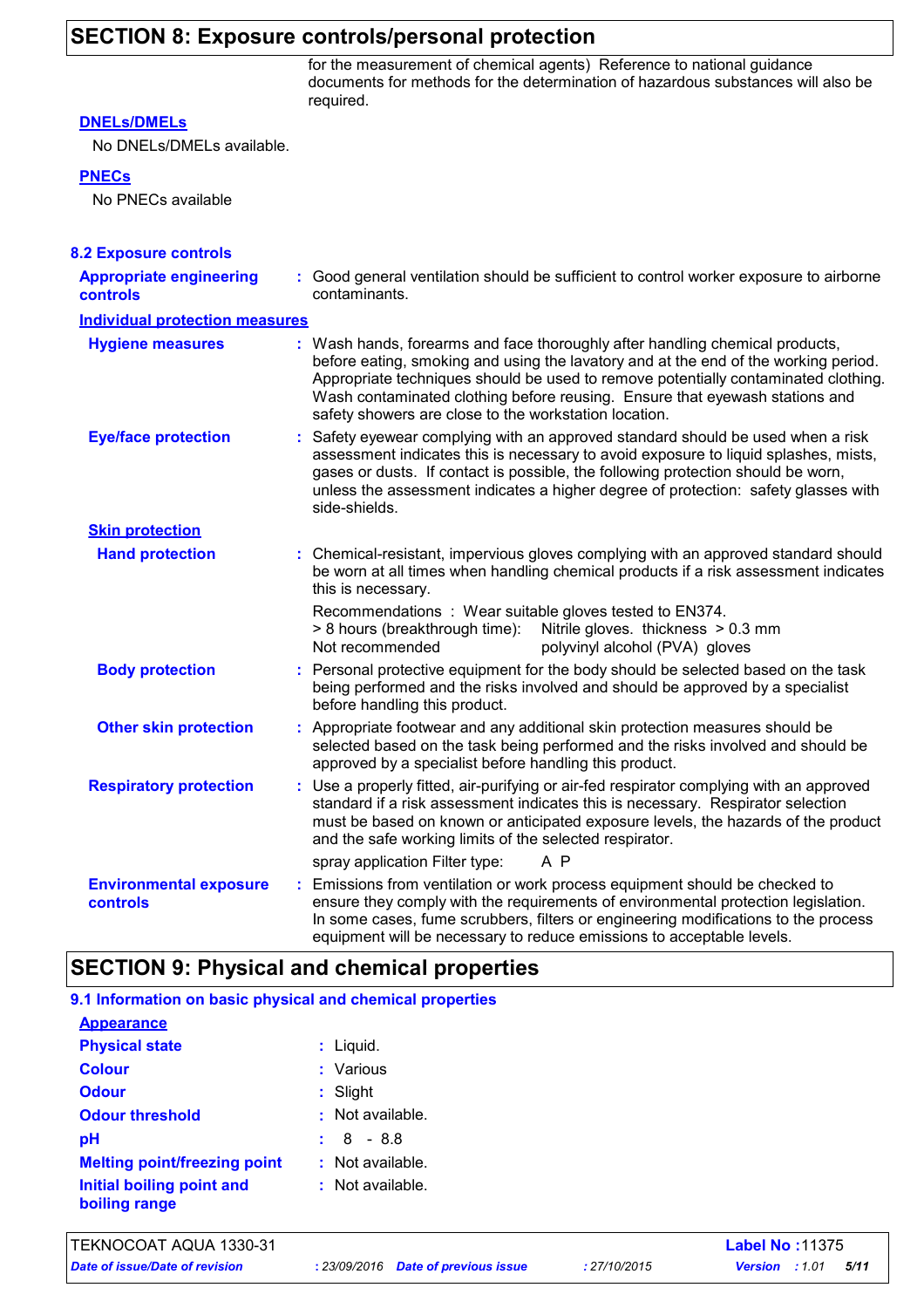## **SECTION 9: Physical and chemical properties**

| <b>Flash point</b>                                     |     | : Closed cup: >100°C          |
|--------------------------------------------------------|-----|-------------------------------|
| <b>Evaporation rate</b>                                |     | Not available.                |
| <b>Flammability (solid, gas)</b>                       |     | Not available.                |
| <b>Upper/lower flammability or</b><br>explosive limits | t   | Lower: $0.8\%$<br>Upper: 9.4% |
| <b>Vapour pressure</b>                                 |     | Not available.                |
| <b>Vapour density</b>                                  |     | Not available.                |
| <b>Density</b>                                         | : 1 | kg/l                          |
| <b>Solubility(ies)</b>                                 |     | Not available.                |
| <b>Partition coefficient: n-octanol/:</b><br>water     |     | Not available.                |
| <b>Auto-ignition temperature</b>                       |     | Not available.                |
| <b>Decomposition temperature</b>                       |     | Not available.                |
| <b>Viscosity</b>                                       |     | Not available.                |
| <b>Explosive properties</b>                            |     | Not available.                |
| <b>Oxidising properties</b>                            |     | Not available.                |
| 9.2 Other information                                  |     |                               |

**VOC :** 21 g/l

No additional information.

| <b>SECTION 10: Stability and reactivity</b>       |                                                                                                           |  |
|---------------------------------------------------|-----------------------------------------------------------------------------------------------------------|--|
| <b>10.1 Reactivity</b>                            | : No specific test data related to reactivity available for this product or its ingredients.              |  |
| <b>10.2 Chemical stability</b>                    | : The product is stable.                                                                                  |  |
| <b>10.3 Possibility of</b><br>hazardous reactions | : Under normal conditions of storage and use, hazardous reactions will not occur.                         |  |
| <b>10.4 Conditions to avoid</b>                   | : No specific data.                                                                                       |  |
| 10.5 Incompatible materials                       | : No specific data.                                                                                       |  |
| <b>10.6 Hazardous</b><br>decomposition products   | : Under normal conditions of storage and use, hazardous decomposition products<br>should not be produced. |  |

### **SECTION 11: Toxicological information**

### **11.1 Information on toxicological effects**

#### **Acute toxicity**

| <b>Product/ingredient name</b> | <b>Result</b>              | <b>Species</b> | <b>Dose</b>              | <b>Exposure</b> |
|--------------------------------|----------------------------|----------------|--------------------------|-----------------|
| 2-(2-butoxyethoxy) ethanol     | ILD50 Dermal<br>ıLD50 Oral | Rabbit<br>Rat  | 2700 mg/kg<br>4500 mg/kg |                 |

**Conclusion/Summary :** Not available.

#### **Acute toxicity estimates**

| <b>Route</b>         | <b>ATE value</b> |
|----------------------|------------------|
| Oral                 | 24179.6 mg/kg    |
| l Dermal             | 53195.1 mg/kg    |
| Inhalation (vapours) | 532 mg/l         |

### **Irritation/Corrosion**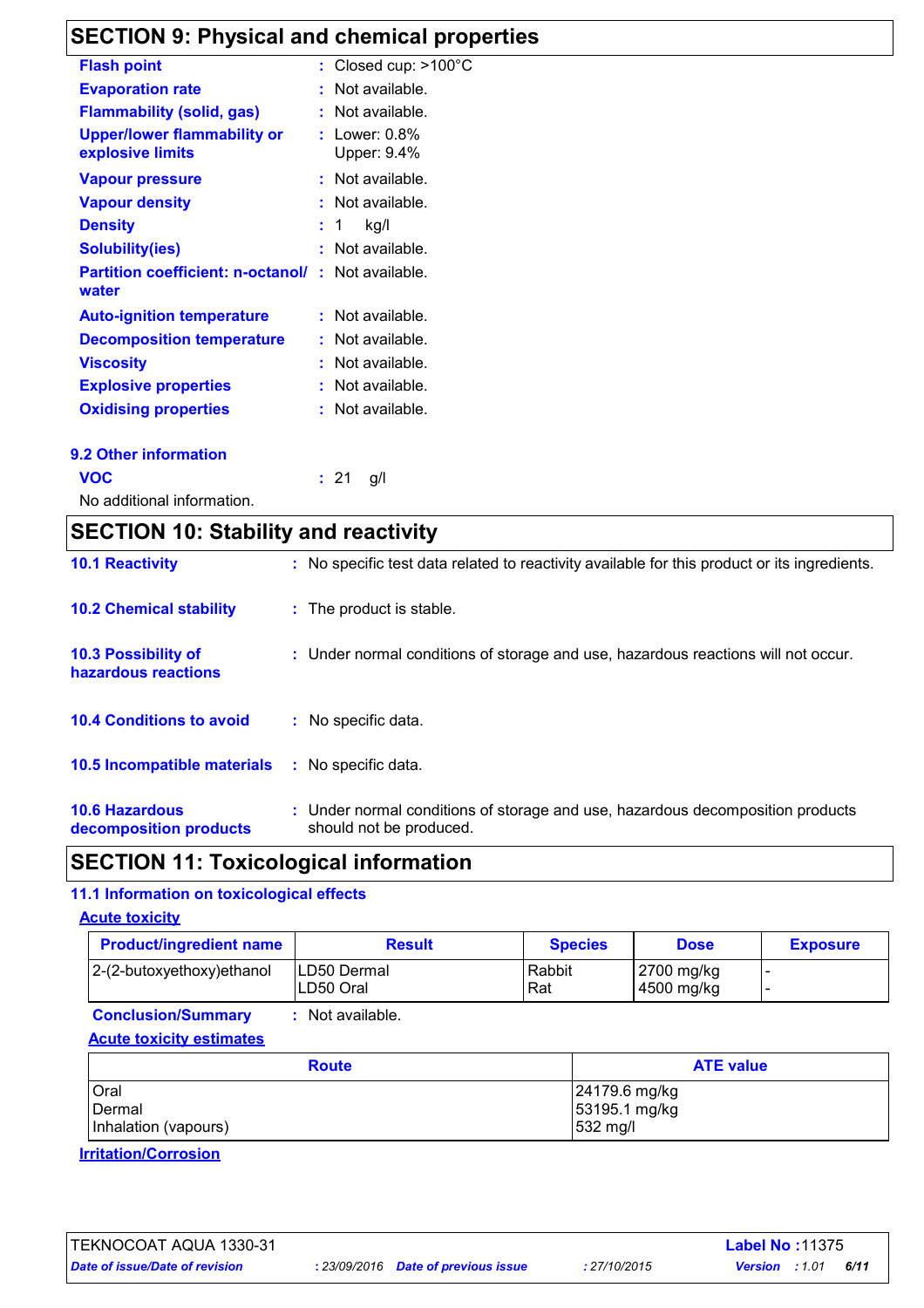| <b>Product/ingredient name</b>                            | <b>Result</b>                                       | <b>Species</b> | <b>Score</b>             | <b>Exposure</b>           | <b>Observation</b>       |
|-----------------------------------------------------------|-----------------------------------------------------|----------------|--------------------------|---------------------------|--------------------------|
| 2-Butoxyethanol                                           | Eyes - Moderate irritant                            | Rabbit         | $\overline{a}$           | 24 hours 100              |                          |
|                                                           | Eyes - Severe irritant                              | Rabbit         | $\overline{\phantom{a}}$ | milligrams<br>100         |                          |
|                                                           | Skin - Mild irritant                                | Rabbit         | $\blacksquare$           | milligrams<br>500         |                          |
|                                                           |                                                     |                |                          | milligrams<br>24 hours 20 |                          |
| 2-(2-butoxyethoxy)ethanol                                 | Eyes - Moderate irritant                            | Rabbit         | $\blacksquare$           | milligrams                |                          |
|                                                           | Eyes - Severe irritant                              | Rabbit         | $\overline{\phantom{a}}$ | 20 milligrams             | $\overline{\phantom{a}}$ |
| <b>Conclusion/Summary</b>                                 | : Not available.                                    |                |                          |                           |                          |
| <b>Sensitisation</b>                                      |                                                     |                |                          |                           |                          |
| <b>Conclusion/Summary</b>                                 | : Not available.                                    |                |                          |                           |                          |
| <b>Mutagenicity</b>                                       |                                                     |                |                          |                           |                          |
| <b>Conclusion/Summary</b>                                 | : Not available.                                    |                |                          |                           |                          |
| <b>Carcinogenicity</b>                                    |                                                     |                |                          |                           |                          |
| <b>Conclusion/Summary</b>                                 | : Not available.                                    |                |                          |                           |                          |
| <b>Reproductive toxicity</b>                              |                                                     |                |                          |                           |                          |
| <b>Conclusion/Summary</b>                                 | : Not available.                                    |                |                          |                           |                          |
| <b>Teratogenicity</b>                                     |                                                     |                |                          |                           |                          |
| <b>Conclusion/Summary</b>                                 | : Not available.                                    |                |                          |                           |                          |
| Specific target organ toxicity (single exposure)          |                                                     |                |                          |                           |                          |
| Not available.                                            |                                                     |                |                          |                           |                          |
| <b>Specific target organ toxicity (repeated exposure)</b> |                                                     |                |                          |                           |                          |
| Not available.                                            |                                                     |                |                          |                           |                          |
| <b>Aspiration hazard</b>                                  |                                                     |                |                          |                           |                          |
| Not available.                                            |                                                     |                |                          |                           |                          |
|                                                           |                                                     |                |                          |                           |                          |
| <b>Information on the likely</b>                          | : Not available.                                    |                |                          |                           |                          |
| routes of exposure                                        |                                                     |                |                          |                           |                          |
| <b>Potential acute health effects</b>                     |                                                     |                |                          |                           |                          |
| <b>Eye contact</b>                                        | : No known significant effects or critical hazards. |                |                          |                           |                          |
| <b>Inhalation</b>                                         | No known significant effects or critical hazards.   |                |                          |                           |                          |
| <b>Skin contact</b>                                       | No known significant effects or critical hazards.   |                |                          |                           |                          |
| <b>Ingestion</b>                                          | No known significant effects or critical hazards.   |                |                          |                           |                          |

#### **Symptoms related to the physical, chemical and toxicological characteristics**

| <b>Eye contact</b>  | : No specific data. |
|---------------------|---------------------|
| <b>Inhalation</b>   | : No specific data. |
| <b>Skin contact</b> | : No specific data. |
| <b>Ingestion</b>    | : No specific data. |

### **Delayed and immediate effects and also chronic effects from short and long term exposure**

| <b>Short term exposure</b>            |                     |
|---------------------------------------|---------------------|
| <b>Potential immediate</b><br>effects | Not available<br>٠. |
| <b>Potential delayed effects</b>      | : Not available.    |
| Long term exposure                    |                     |
| <b>Potential immediate</b><br>effects | : Not available.    |
| <b>Potential delayed effects</b>      | : Not available.    |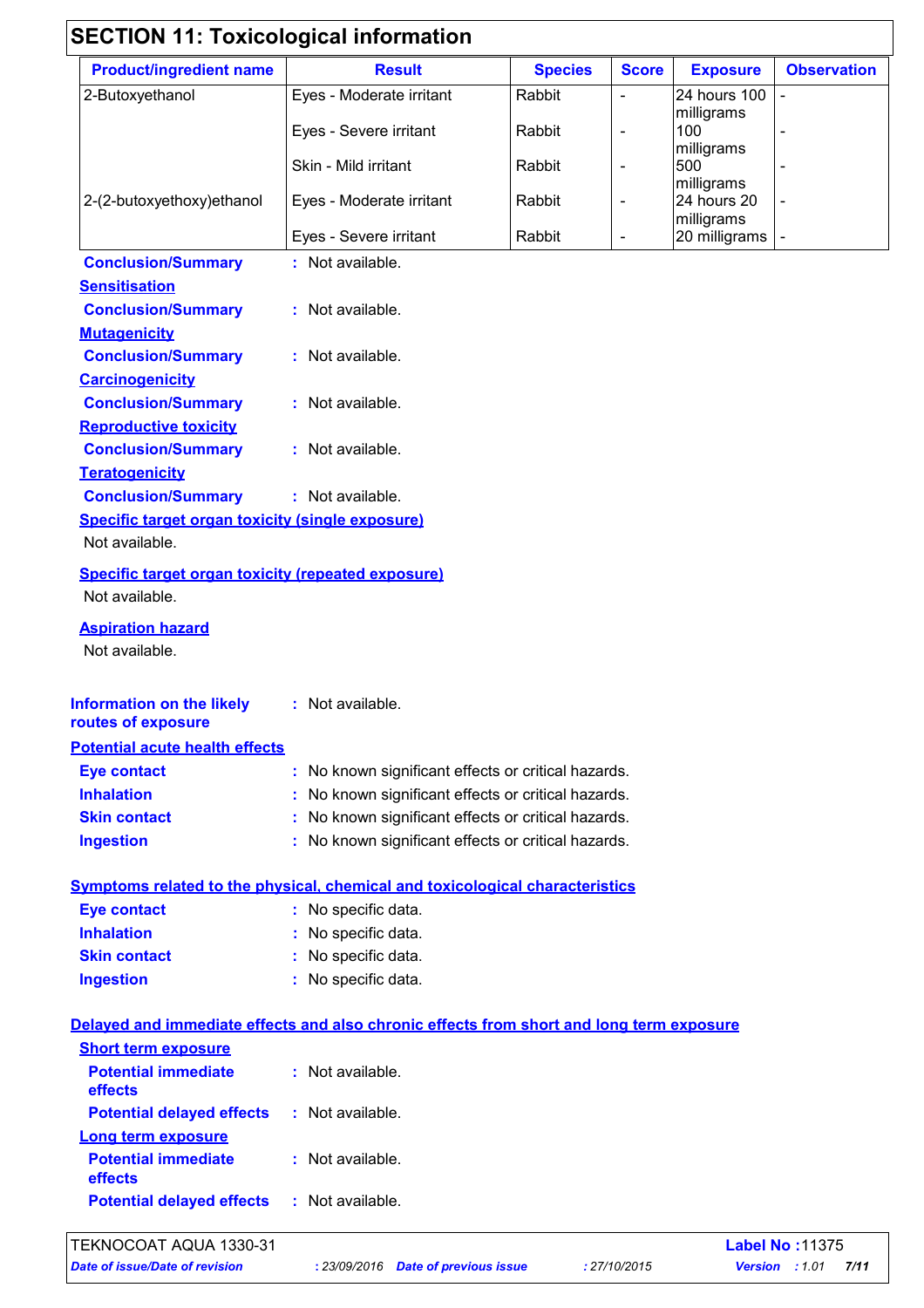### **SECTION 11: Toxicological information**

#### **Potential chronic health effects**

Not available.

| <b>Conclusion/Summary</b>    | : Not available.                                    |
|------------------------------|-----------------------------------------------------|
| <b>General</b>               | : No known significant effects or critical hazards. |
| <b>Carcinogenicity</b>       | : No known significant effects or critical hazards. |
| <b>Mutagenicity</b>          | : No known significant effects or critical hazards. |
| <b>Teratogenicity</b>        | : No known significant effects or critical hazards. |
| <b>Developmental effects</b> | : No known significant effects or critical hazards. |
| <b>Fertility effects</b>     | : No known significant effects or critical hazards. |

#### **Other information :** Not available.

### **SECTION 12: Ecological information**

### **12.1 Toxicity**

| <b>Product/ingredient name</b> | <b>Result</b>                                                                                                    | <b>Species</b>                                                                       | <b>Exposure</b>                   |
|--------------------------------|------------------------------------------------------------------------------------------------------------------|--------------------------------------------------------------------------------------|-----------------------------------|
| 2-Butoxyethanol                | Acute EC50 >1000 mg/l Fresh water<br>Acute LC50 800000 µg/l Marine water<br>Acute LC50 1250000 µg/l Marine water | Daphnia - Daphnia magna<br>Crustaceans - Crangon crangon<br>Fish - Menidia beryllina | 148 hours<br>48 hours<br>96 hours |
| 2-(2-butoxyethoxy)ethanol      | Acute LC50 1300000 µg/l Fresh water                                                                              | Fish - Lepomis macrochirus                                                           | 96 hours                          |
| <b>Conclusion/Summary</b>      | Not available.                                                                                                   |                                                                                      |                                   |

#### **12.2 Persistence and degradability**

No known significant effects or critical hazards.

**Conclusion/Summary :** Not available.

#### **12.3 Bioaccumulative potential**

| <b>Product/ingredient name</b> | <b>LogP</b> <sub>ow</sub> | <b>BCF</b> | <b>Potential</b> |
|--------------------------------|---------------------------|------------|------------------|
| 2-Butoxyethanol                | 0.81                      |            | low              |
| $ 2-(2-butoxyethoxy)ethanol$   |                           |            | l low            |

| <b>12.4 Mobility in soil</b>                            |                  |
|---------------------------------------------------------|------------------|
| <b>Soil/water partition</b><br><b>coefficient (Koc)</b> | : Not available. |
| <b>Mobility</b>                                         | : Not available. |

### **12.5 Results of PBT and vPvB assessment**

- **PBT :** Not applicable. **vPvB :** Not applicable.
- **12.6 Other adverse effects** : No known significant effects or critical hazards.

### **SECTION 13: Disposal considerations**

#### **Methods of disposal : 13.1 Waste treatment methods Product** The generation of waste should be avoided or minimised wherever possible. Disposal of this product, solutions and any by-products should at all times comply with the requirements of environmental protection and waste disposal legislation and any regional local authority requirements. Dispose of surplus and nonrecyclable products via a licensed waste disposal contractor. Waste should not be disposed of untreated to the sewer unless fully compliant with the requirements of all authorities with jurisdiction.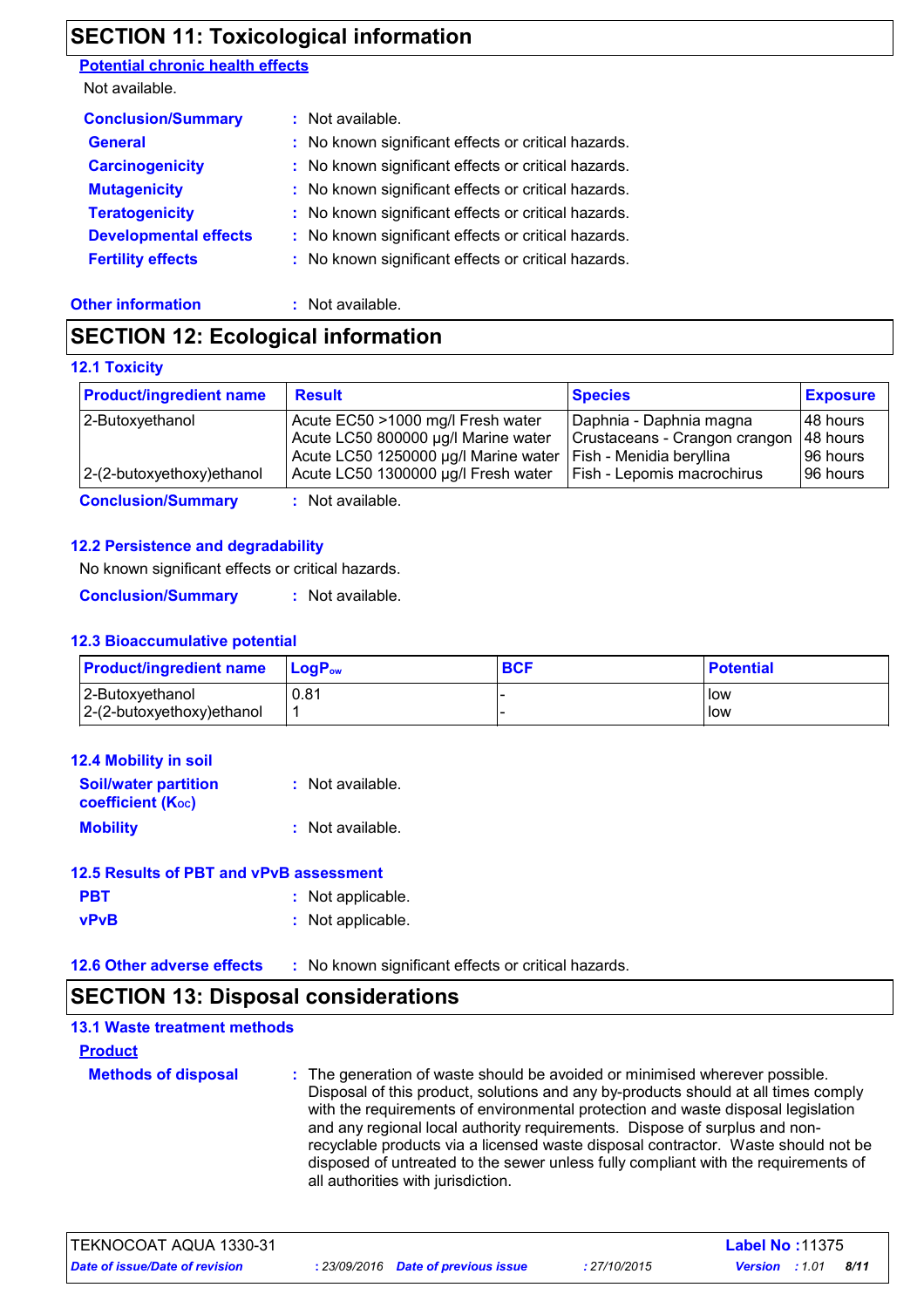### **SECTION 13: Disposal considerations**

| <b>Hazardous waste</b>             | : Within the present knowledge of the supplier, this product is not regarded as<br>hazardous waste, as defined by EU Directive 91/689/EEC.                                                                                                |
|------------------------------------|-------------------------------------------------------------------------------------------------------------------------------------------------------------------------------------------------------------------------------------------|
| European waste catalogue:<br>(EWC) | 080112                                                                                                                                                                                                                                    |
| <b>Packaging</b>                   |                                                                                                                                                                                                                                           |
| <b>Methods of disposal</b>         | : The generation of waste should be avoided or minimised wherever possible. Waste<br>packaging should be recycled. Incineration or landfill should only be considered<br>when recycling is not feasible.                                  |
| <b>Special precautions</b>         | : This material and its container must be disposed of in a safe way. Empty containers<br>or liners may retain some product residues. Avoid dispersal of spilt material and<br>runoff and contact with soil, waterways, drains and sewers. |

### **SECTION 14: Transport information**

|                                           | <b>ADR/RID</b> | <b>ADN</b>     | <b>IMDG</b>    | <b>IATA</b>    |  |
|-------------------------------------------|----------------|----------------|----------------|----------------|--|
| 14.1 UN number                            | Not regulated. | Not regulated. | Not regulated. | Not regulated. |  |
| 14.2 UN proper<br>shipping name           |                |                |                |                |  |
| <b>14.3 Transport</b><br>hazard class(es) |                |                |                |                |  |
| <b>14.4 Packing</b><br>group              |                |                |                |                |  |
| 14.5<br><b>Environmental</b><br>hazards   | No.            | No.            | No.            | No.            |  |
| <b>Additional</b><br>information          |                |                |                |                |  |

**user**

**14.6 Special precautions for : Transport within user's premises: always transport in closed containers that are** upright and secure. Ensure that persons transporting the product know what to do in the event of an accident or spillage.

**14.7 Transport in bulk according to Annex II of MARPOL 73/78 and the IBC Code :** Not available.

### **SECTION 15: Regulatory information**

**15.1 Safety, health and environmental regulations/legislation specific for the substance or mixture EU Regulation (EC) No. 1907/2006 (REACH)**

**Annex XIV - List of substances subject to authorisation**

#### **Annex XIV**

None of the components are listed.

**Substances of very high concern**

None of the components are listed.

**Annex XVII - Restrictions on the manufacture, placing on the market and use of certain dangerous substances, mixtures and articles :**

**Other EU regulations**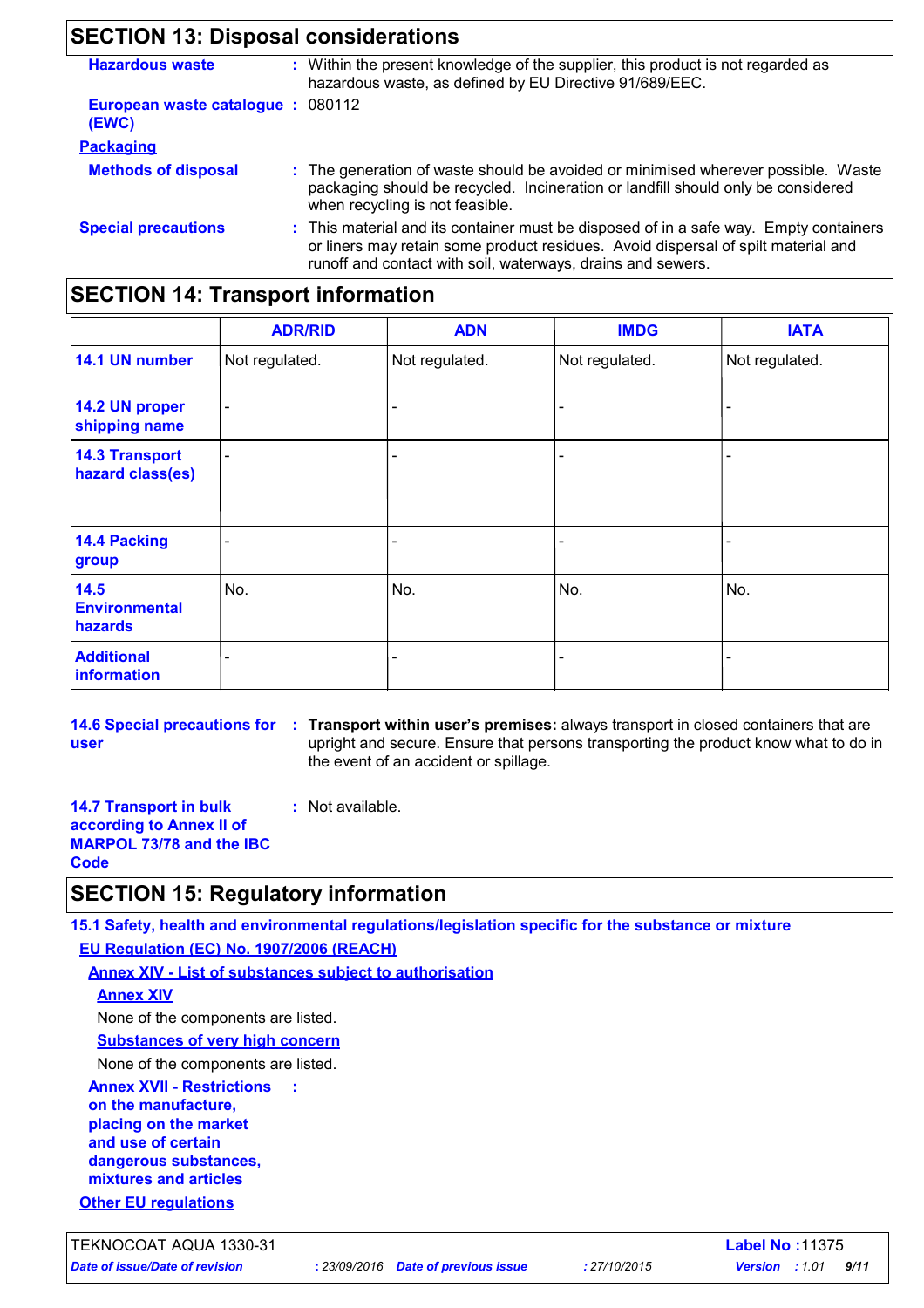### **SECTION 15: Regulatory information**

**Europe inventory :** Not determined.

**Seveso Directive**

This product is not controlled under the Seveso Directive.

**International regulations**

**Chemical Weapon Convention List Schedules I, II & III Chemicals**

Not listed.

### **Montreal Protocol (Annexes A, B, C, E)**

Not listed.

### **Stockholm Convention on Persistent Organic Pollutants**

Not listed.

### **Rotterdam Convention on Prior Inform Consent (PIC)**

Not listed.

### **UNECE Aarhus Protocol on POPs and Heavy Metals**

Not listed.

| <b>15.2 Chemical Safety</b> | : Not applicable. |
|-----------------------------|-------------------|
|                             |                   |

**Assessment**

### **SECTION 16: Other information**

 $\nabla$  Indicates information that has changed from previously issued version.

| <b>Abbreviations and</b> | $\therefore$ ATE = Acute Toxicity Estimate                                                  |
|--------------------------|---------------------------------------------------------------------------------------------|
| acronyms                 | CLP = Classification, Labelling and Packaging Regulation [Regulation (EC) No.<br>1272/2008] |
|                          | DMEL = Derived Minimal Effect Level                                                         |
|                          | DNEL = Derived No Effect Level                                                              |
|                          | EUH statement = CLP-specific Hazard statement                                               |
|                          | PBT = Persistent, Bioaccumulative and Toxic                                                 |
|                          | PNEC = Predicted No Effect Concentration                                                    |
|                          | <b>RRN = REACH Registration Number</b>                                                      |
|                          | vPvB = Very Persistent and Very Bioaccumulative                                             |

#### **Procedure used to derive the classification according to Regulation (EC) No. 1272/2008 [CLP/GHS]**

| <b>Classification</b><br>Not classified.         |    |                                                                                                             | <b>Justification</b>                                                                                                                                                                                                     |  |
|--------------------------------------------------|----|-------------------------------------------------------------------------------------------------------------|--------------------------------------------------------------------------------------------------------------------------------------------------------------------------------------------------------------------------|--|
|                                                  |    |                                                                                                             |                                                                                                                                                                                                                          |  |
| <b>Full text of classifications</b><br>[CLP/GHS] | ÷. | Acute Tox. 4, H302<br>Acute Tox. 4, H312<br>Acute Tox. 4, H332<br>Eye Irrit. 2, H319<br>Skin Irrit. 2, H315 | ACUTE TOXICITY (oral) - Category 4<br>ACUTE TOXICITY (dermal) - Category 4<br><b>ACUTE TOXICITY (inhalation) - Category 4</b><br>SERIOUS EYE DAMAGE/ EYE IRRITATION - Category<br>SKIN CORROSION/IRRITATION - Category 2 |  |
| Date of issue/ Date of<br>revision               |    | : 23/09/2016                                                                                                |                                                                                                                                                                                                                          |  |
| Date of previous issue                           |    | : 27/10/2015                                                                                                |                                                                                                                                                                                                                          |  |
| <b>Version</b>                                   |    | : 1.01                                                                                                      |                                                                                                                                                                                                                          |  |
| <b>Notice to reader</b>                          |    |                                                                                                             |                                                                                                                                                                                                                          |  |